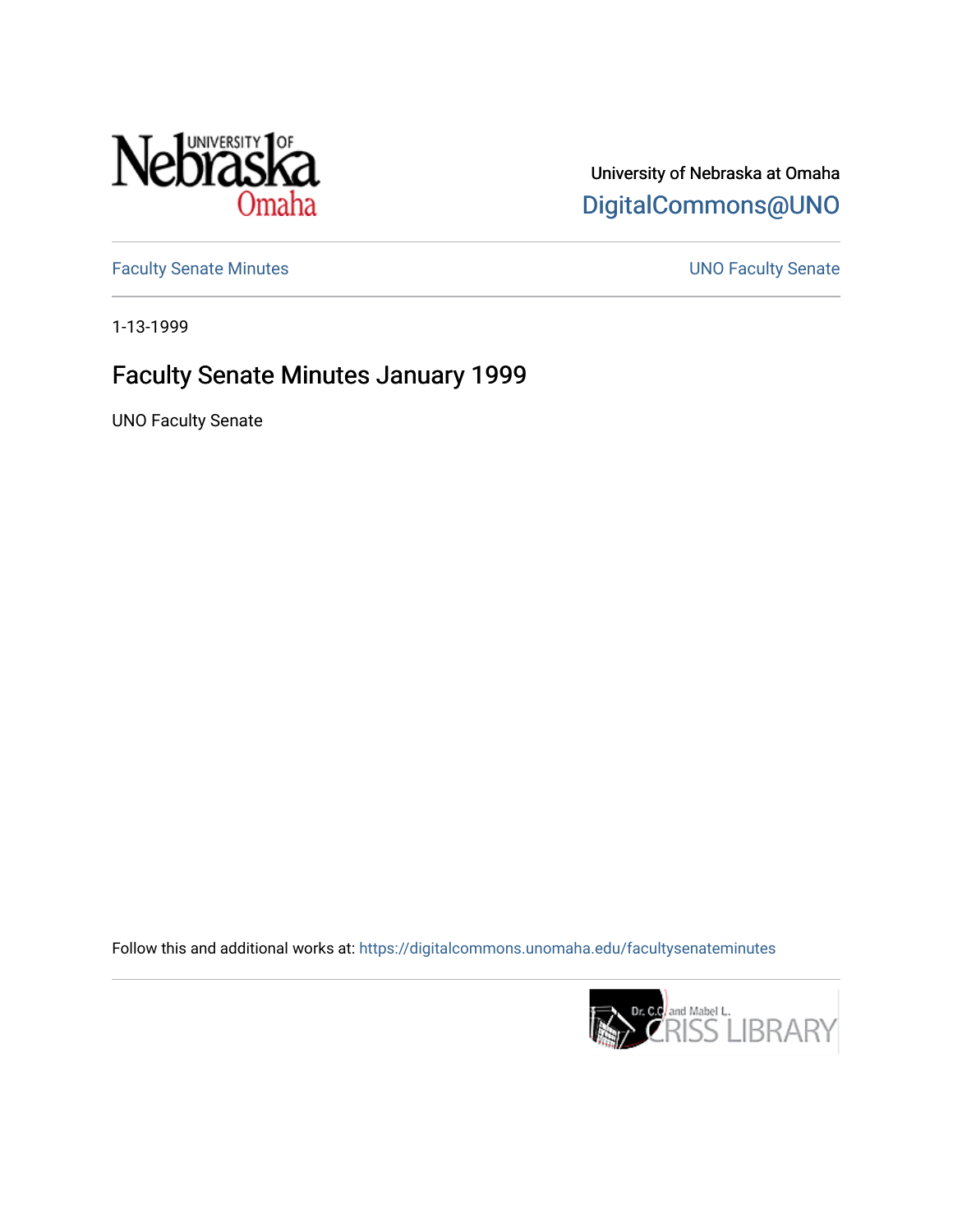## **UNO Faculty Senate Minutes Wednesday, January 13, 1999, 2:00 p.m., MBSC Dodge Room**

The Faculty Senate of the University of Nebraska at Omaha met on Wednesday, January 13, 1999, at 2:00 p.m. in the Dodge Room of the Milo Bail Student Center. The president, Shelton Hendricks, presided.

In Attendance: Ali, Allen, Aschenbrenner, Baum, Bradshaw, Brown, Bruckner, Carlson, Carroll, Clute, Diamond, Engelmann, Gessaman, Harland, Hendricks, Irvin, Kuhlman, Lee, Maher, Metal-Corbin, Nazem, Newton, Parnell-Smith, Paterson, Rech, Rogers, Shaw, Skreija, Stergiou, Suzuki, Valle Those Excused: None Those Absent: Bartle, Craiger, Deichert, DeLone, Foster, Gessaman, Krause, Lewis

Guest(s): None

Senator Hendricks asked for approval of the December 9, 1998, minutes (agenda attachments 1 - 5). The minutes were approved as submitted.

Officers Reports

President's Report: Senator Hendricks reported on the following items:

Board of Regents, December 12, 1998: The main topic of discussion concerned the long-range campus plans.

Chancellor's Council, December 17, 1998: The meeting was a reiteration of the master plan for campus. The strategic and academic plans were discussed.

Women's Studies Major Proposal: A proposal has been forwarded to the Committee on Academic and Curricular Affairs.

Faculty Senate Home Page: Various information, including all agendas, will be posted on the senate web site and an e-mail announcement sent out which includes a direct link. See item V, D, 1, b, below for an example. Senator Hendricks would like to see the senate move toward increasing the use of electronic media. An announcement of the posting of the agenda will be distributed campus-wide via ENOTES. If for any reason a hard copy is needed, contact the senate office.

Lotus Notes Calendars: If there are no objections, the senate office will begin putting the senate and standing committee meetings on everyone's Lotus Notes calendar. Feedback will be appreciated.

First Fridays begin February 5, 1999: An announcement will be distributed as details become available. All are encouraged to attend. Food and beverage will be provided.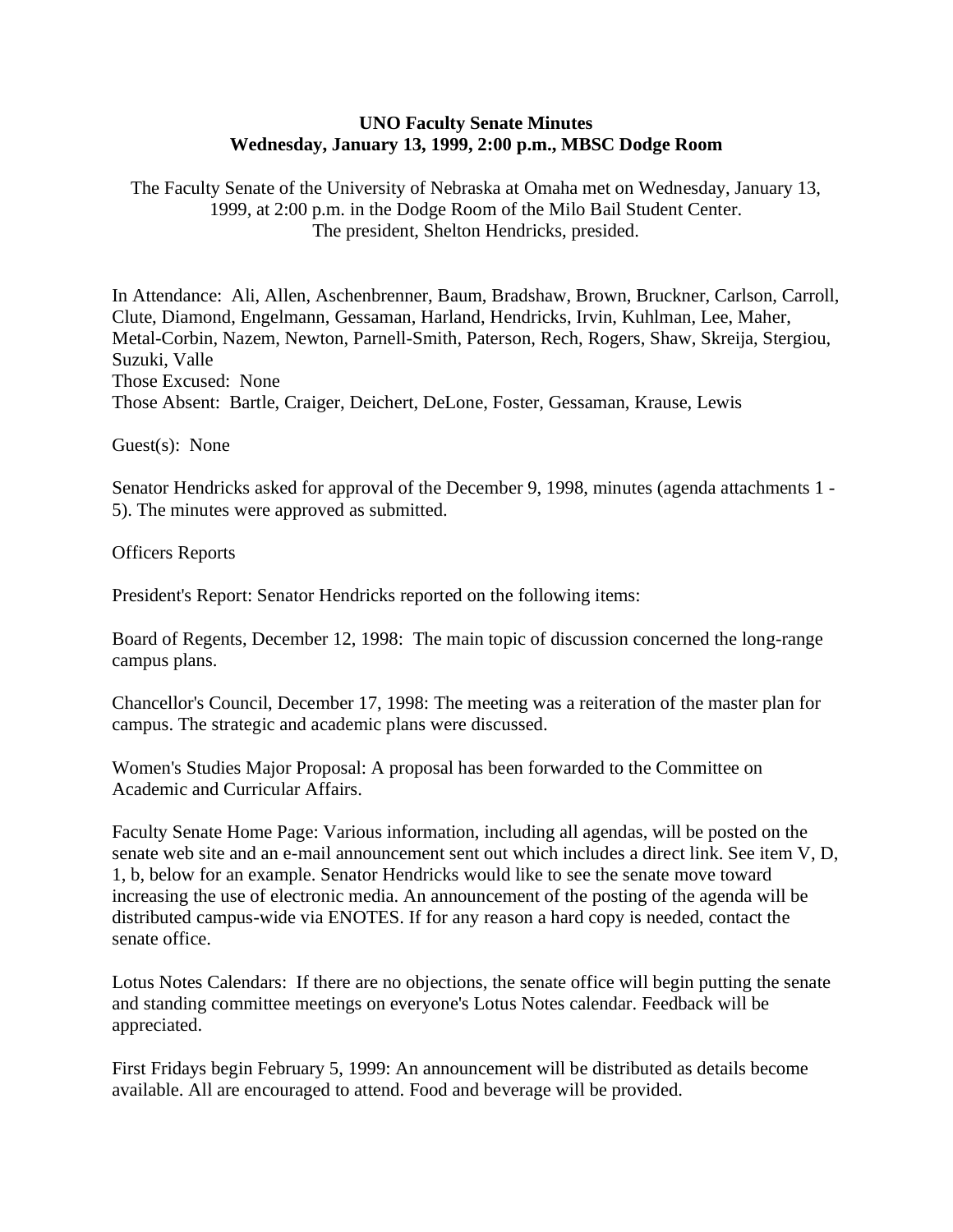Parking: The issue of space problems in the parking garage has re-surfaced. Information is being obtained from Campus Security on how often the structure is actually filled to capacity. Student center employees have been asked to park at Ak-Sar-Ben at least once, use the shuttle, and provide feedback on their experience.

Secretary/Treasurer's Report: Senator Claudette Lee

On behalf of the Executive Committee, Senator Lee presented the December 31, 1998, budget report (agenda attachments 6 - 7).

Vice President's Report: Senator Martha Bruckner

No report.

Executive Committee Report: Senator Martha Bruckner

On behalf of the Executive Committee, Senator Bruckner moved the following:

Resolution 2352, 01/13/99: Executive Committee

BE IT RESOLVED, that the following faculty be recommended for service on the College of Education Dean Search Committee: Counseling: Joe Davis, Scott Harrington; Educational Administration and Supervision: Martha Bruckner, Gary Hartzell; Health, Physical Education and Recreation: Marchell Austin, Kris Berg; Special Education and Communication Disorders: David Conway, Deborah Irvin; Teacher Education: Neal Grandgenett, Sheri Rogers, (Kathy Danielson); University-At-Large: Claudette Lee, Kim Sosin. Senator Hendricks reported that Vice Chancellor Hodgson requested two names from each of the six divisions in the College of Education. He then clarification that the extra name, in parenthesis, for Teacher Education was being submitted for consideration since that division is considerably larger than the others. A written explanation of such will be provided to Vice Chancellor Hodgson.

The motion passed unanimously.

Standing Committee Reports:

Committee on Goals and Directions: Senator Sheri Rogers, chair.

No report; the committee did not meet in December.

Senator Rogers reported that a letter from Vice Chancellor Hodgson and the Committee on Goals and Directions was distributed to all faculty and staff inviting them to help UNO's first-year students feel welcomed by volunteering to serve as a mentor in the new Adopt-A-Freshman Pilot Program. Attendance is encouraged at an organizational meeting on Friday, January 29th; the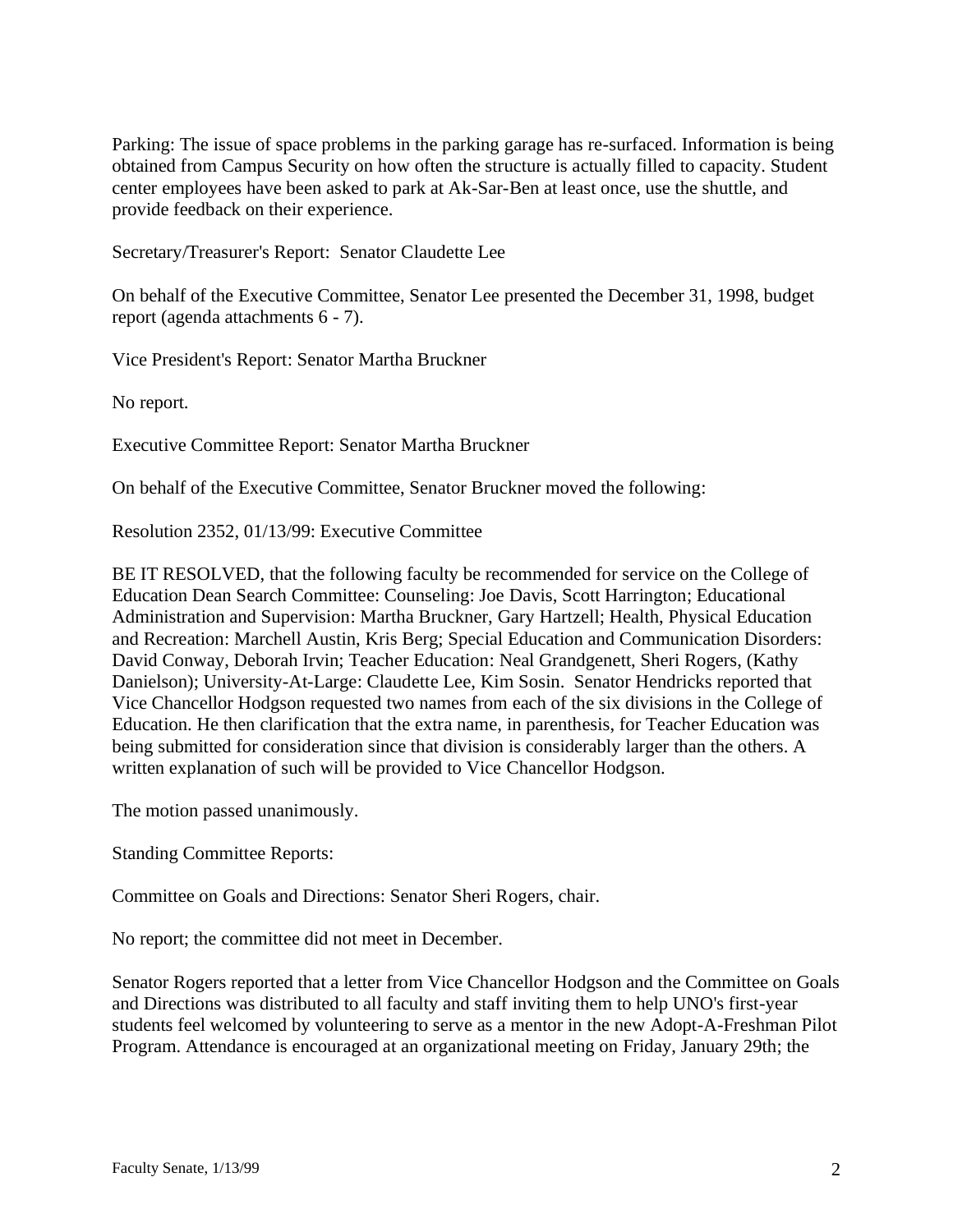registration deadline is Friday, January 15th. Anyone unable to attend the meeting should arrange to pick up an information packet from either Senator Rogers or Vice Chancellor Hodgson.

Other Reports:

Strategic Planning Steering Committee: Senator Sheri Rogers, senate representative

Senator Rogers reported that as of January 4th, the Division of Academic Affairs Strategic Plan Draft 5.0 was posted on the web and can be accessed as follows:

Access via UNO home page:

go to http://www.unomaha.edu

select "UNOmaha at a Glance"

select "Strategic Plan"

scroll to last item and select "Division of Academic Affairs Strategic Plan"

Access via link on faculty senate home page:

go to http://www.unomaha.edu

select "Academics"

select "Faculty Senate"

scroll down and click "Strategic Plan Draft 5.0 (Academic Plan)"

scroll to last item and select "Division of Academic Affairs Strategic Plan"

Senator Rogers also noted that an additional internal forum will be held on Friday, February 5th, in the MBSC.

Standing Committee Reports - Continued:

Committee on Academic and Curricular Affairs: Senator Jack Newton, chair.

No report; the committee did not meet in December.

Committee on Educational Resources and Services: Senator William Clute, chair.

No report; the committee did not meet in December.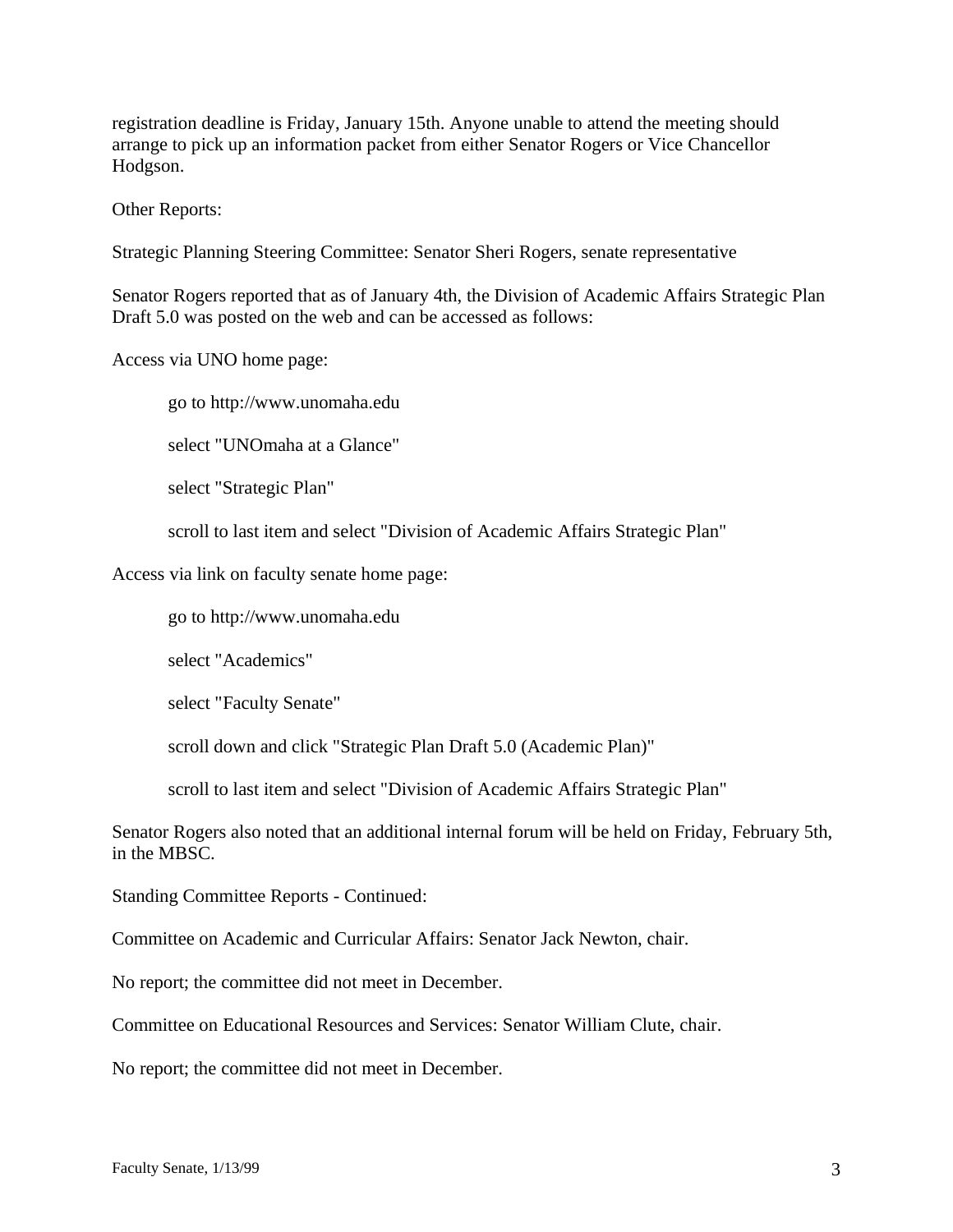Committee on Faculty Personnel and Welfare: Senator Robert Carlson, chair.

Senator Carlson presented the December 16, 1998, minutes (agenda attachment 8), noting that committee focused on reviewing the "Issue Resolution and Complaint Procedures for Prohibited Discrimination at the University of Nebraska at Omaha. Because the committee has many concerns with the document, Senator Carlson met with Vice Chancellor Hodgson on Tuesday, January 12th, and discussed the document line by line; both concluding it needs to be totally rewritten. Senator Carlson will attempt a revised draft to be discussed at the committee's January 27th, meeting.

Committee on Professional Development: Senator Lynn Harland, chair.

No report; the committee did not meet in December.

White Paper Discussion (agenda attachments 9 - 11): Senator Harland reminded those present that the White Paper on Faculty professional Development at UNO presented at the last meeting for discussion today and moved the following resolution:

Resolution 2353, 01/13/99: Committee on Professional Development

WHEREAS, the professional development of its faculty is a key component to any effort to enhance the quality and reputation of an institution of higher education, and

WHEREAS, such efforts at UNOmaha are widely distributed over administrative responsibility making summative description and/or evaluation of professional development efforts difficult; therefore,

BE IT RESOLVED, that the Faculty Senate of the University of Nebraska at Omaha endorses the document titled White Paper on Faculty Professional Development at UNO and recommends it to the university community as a guide to the current status of faculty development efforts at UNOmaha and the basis for plans for their improvement.

Discussion followed during which a number of concerns were voiced. Senator Diamond moved to returned to resolution to the committee for amending.

Discussion followed regarding the definition of professional development, integrating faculty's need for technical support and internet access into the resolution, the risk of separating research from development was discussed, accountability, increasing the budget, equalizing opportunities faculty, etc. Senator Diamond officially moved sending the resolution back to the committee to be reworked. Senator Bradshaw seconded the motion.

The motion passed.

Rules Committee: Senator Arthur Diamond, chair.

No report; the committee did not meet in December.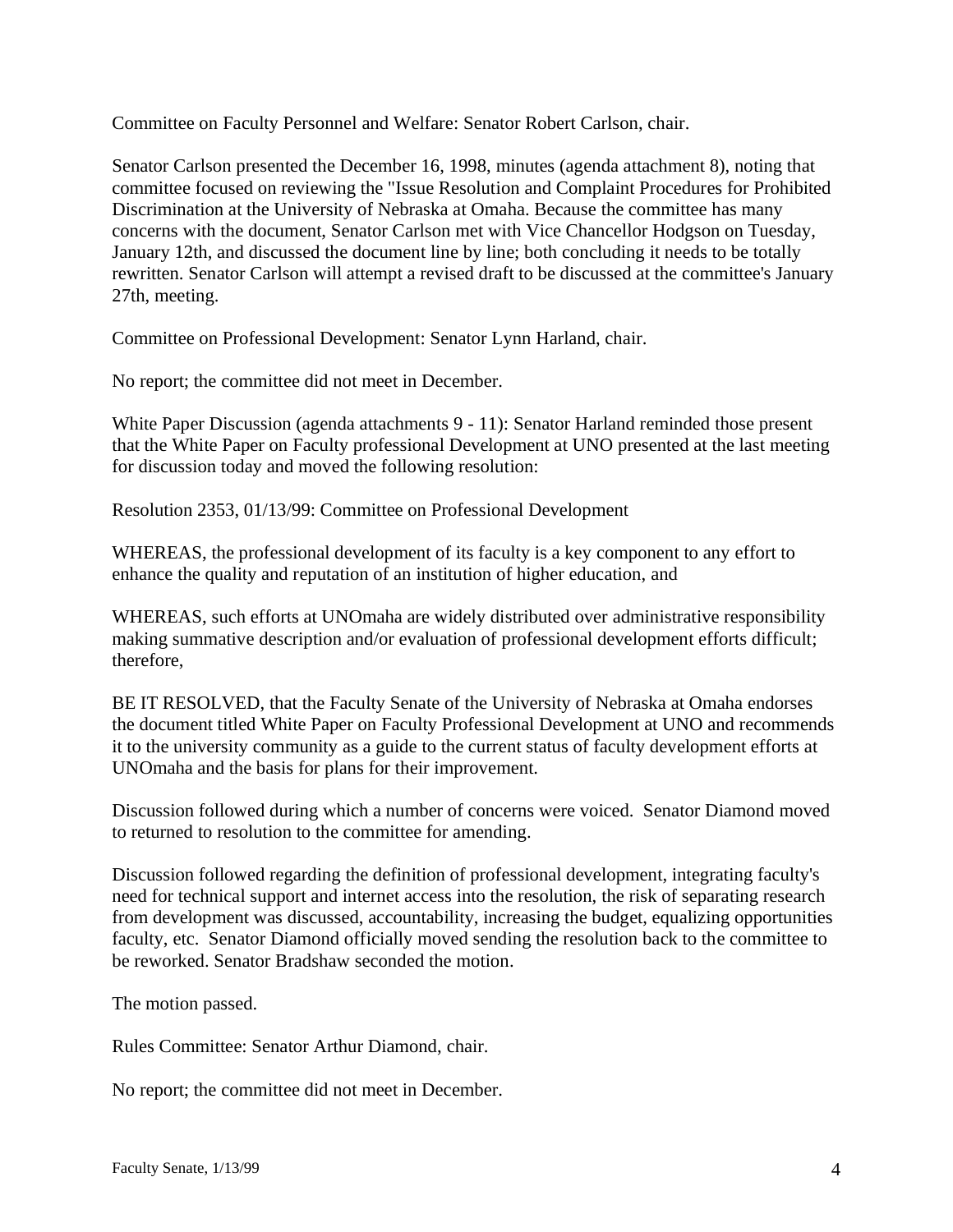Other Reports - Continued:

AAUP: Joseph Brown, senate representative

Senator Brown reported that the final contract offer between AAUP and Central Administration has taking place resulting in a considerable discrepancy of 3.8 vs. 4.45 over the next for two years. AAUP considers this to be a reasonable offer (about \$150,000 difference in each of the two years). It is very likely the contract will go into arbitration this Friday during which time neither offer can be changed without the other's permission. The final recommendation will be binding. Senator Brown stated that he believes this is an extremely reasonable offer and that the only issue on the table is the amount of the raise. Discussion followed.

Senator Hendricks expressed thanks on behalf of the faculty for the coffee and donuts supplied at commencement by AAUP. He encouraged continuation of the practice.

Alumni Board: Martha Bruckner, senate representative.

No report.

Graduate Councils: Arthur Diamond, senate representative.

Senator Diamond reported that the council's next meeting will be Monday, January 18th. Christine Reed gave a brief report on graduate admissions being moved to the Graduate Department. Proposed changes in IS&T's master degrees were passed. The academic plan was discussed with Vice Chancellor Hodgson. A forum to discuss the modification of procedure for recommending graduate members will be held on Thursday, January 14th, at 2:00 p.m.

## Old Business

Division of Academic Affairs Strategic Plan Draft 5.0 (Academic Plan): All six standing committees must review the academic plan at their January 27th, meeting and submit findings in their minutes at both the February 3rd, Executive Committee and Cabinet meeting and the February 10th, senate meeting. Senator Hendricks open the floor for general discussion of the academic plan. Discussion followed resulting in the standing committees agreeing to review the plan and make recommendations via resolutions to be presented at the February senate meeting. At that time the senate will decide whether to endorse as-is or send the plan back to be rewritten.

For the Good of the Order: Bylaws, Article IV. Senate Agenda., Section 3: "This period of informal, unrecorded discussion is provided to encourage senators to voice opinions on timely issues and shall not normally exceed ten minutes."

Campus Closings: Referred to the Committee on Educational Resources and Services.

Political Activity of State Employees